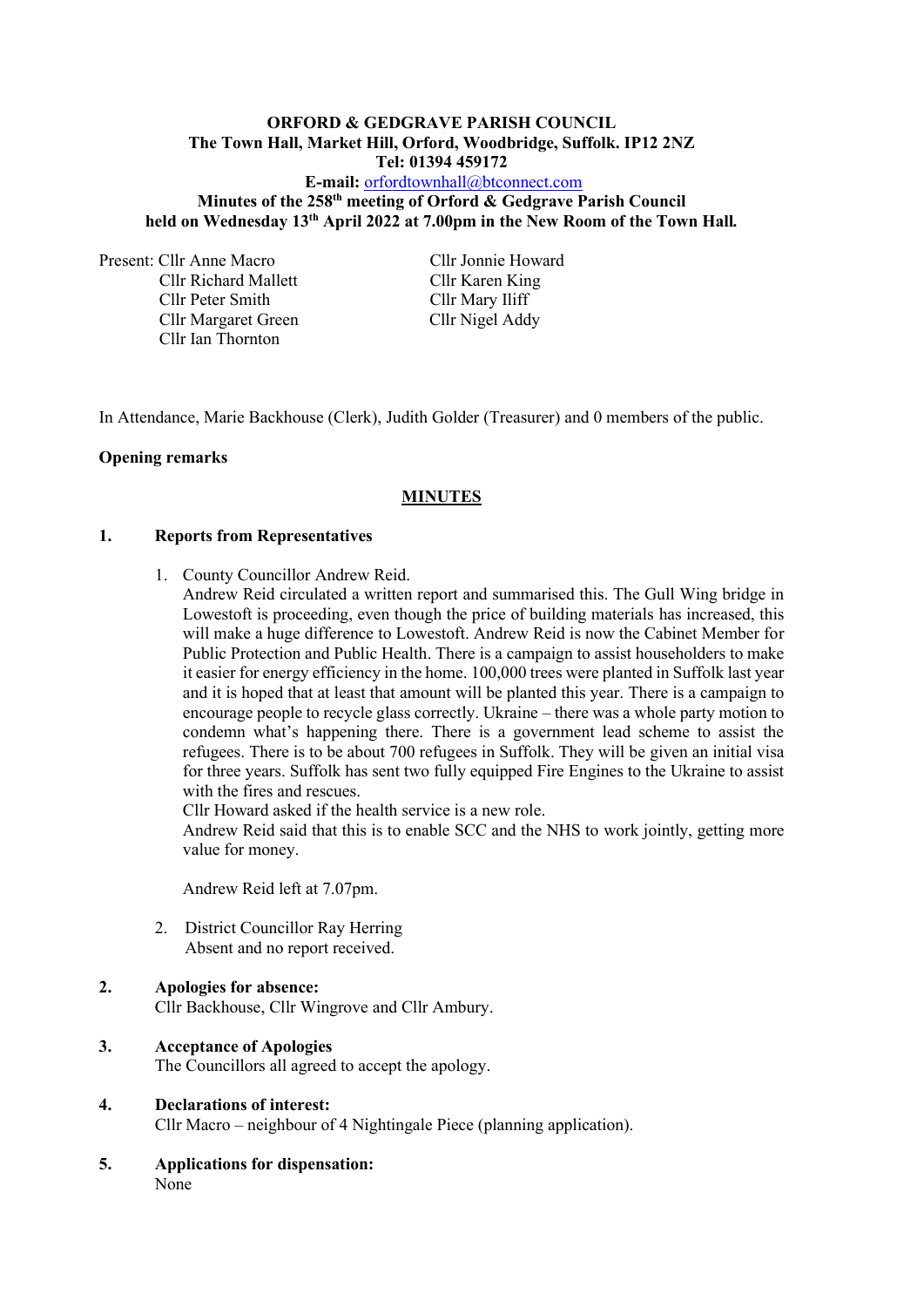### **6. It was agreed that the minutes of the 257 th Parish Council (PC) meeting held on the 16th March 2022 be accepted as a true record of the meeting.**

#### **7. Matters arising from the 257 th Parish Council meeting held on the 16th March 2022.**

7.1 Queens Platinum Jubilee – The Clerk reported that Cllr Backhouse has spoken with Orford Fire Station and they have agreed to erect the bunting ahead of the celebrations. Cllr Macro commented that it would be nice to purchase a commemorative coin for each of the children living in Orford, the cost of this would be about £94.50.

Cllr Howard suggested that a commemorative mug may be preferred.

ACTION: Cllr Macro to investigate the cost of a commemorative mug and bring the details to the next PC meeting.

To place on future agendas.

7.2 Ice Cream – The Clerk confirmed that the contract had been signed and agreed by the new ice cream retailer. It is hoped that they will run both sites and commence this weekend. The Treasurer commented that the previous ice cream provider has an outstanding amount of £1,068 still to pay. It was agreed that Cllr Macro should try to contact her to discuss the payment.

Action: Cllr Macro to contact the previous ice cream trader.

7.3 Queens Green Canopy – Cllr Macro reported that the commemorative oak tree and plack had been planted on the Castle knoll. Thanks to Cllr Mallett for completing this.

7.4 15 Ferry Road – Cllr Macro reported that many emails and questions had been sent to ESC and Flagship Group. Many of the questions remain unanswered. Is the way forward to request a face-to-face meeting?

Cllr Iliff commented that another local Council had held a face-to-face meeting with Flagship, and it was not very successful. Could the way forward to hold a joint Parish Council meeting with others experiencing the same difficulties and Flagship?

Cllr Smith asked if the Flagship constitution states that they must make as much money as possible on these properties?

Cllr Iliff said that there may been as many as 15 bids on the property last time, but Flagship has informed us that the house is £230,000.

Cllr Howard asked if the PC could be offered the house? Do we know what needs doing to the house, it is obviously below housing association standards?

Cllr Thornton said that there must be a formular that Flagship go by.

Cllr Iliff said we should give Flagship a week to respond to our latest email before considering a face-to-face meeting.

Cllr Thornton stated that it would be useful to obtain a copy of the Flagship constitution.

ACTION: Wait for a week to see if there is a response from Flagship/ESC.

7.5 Grounds Maintenance – Cllr Macro had confirmed with Norse that they have been awarded the contract to cut the grass in the village that the Parish Council are responsible for. Cllr Macro said that the Clerk had been to the Groundsman's container and listed all the equipment inside.

It was agreed by all for the PC to keep this equipment for a year, just in case we should need to employ another groundsman in the future, if Norse are not doing a satisfactory job. It was also agreed to allow NOTT to use the tools if and when required.

7.6 Resident – Cllr Macro read out an email from the resident of Broad Street, who has said that there is a type of mesh that could be placed on the grass which would allow the grass to grow through, so the slabs would be removed, and the soil filled in level, with the mesh and grass seed placed on top. This would allow them to park a couple of cars on it.

After some discussion it was agreed by all the Councillors that they should not change the village green.

ACTION: Clerk to notify the owners of the Councils decision.

7.7 Request – Cllr Macro and the Clerk met with the music event organiser on the recreation ground, currently he has no events booked, but would be in contact should one arise.

7.8 Torch Bearer Relay – Cllr Macro commented that she had spoken to one resident about the torch relay but not the second, she aims to do this soon.

7.9 Asset Register – The Treasurer commented that she had placed on the asset register a comment stating that the PC has a beacon, but we have no idea of the cost.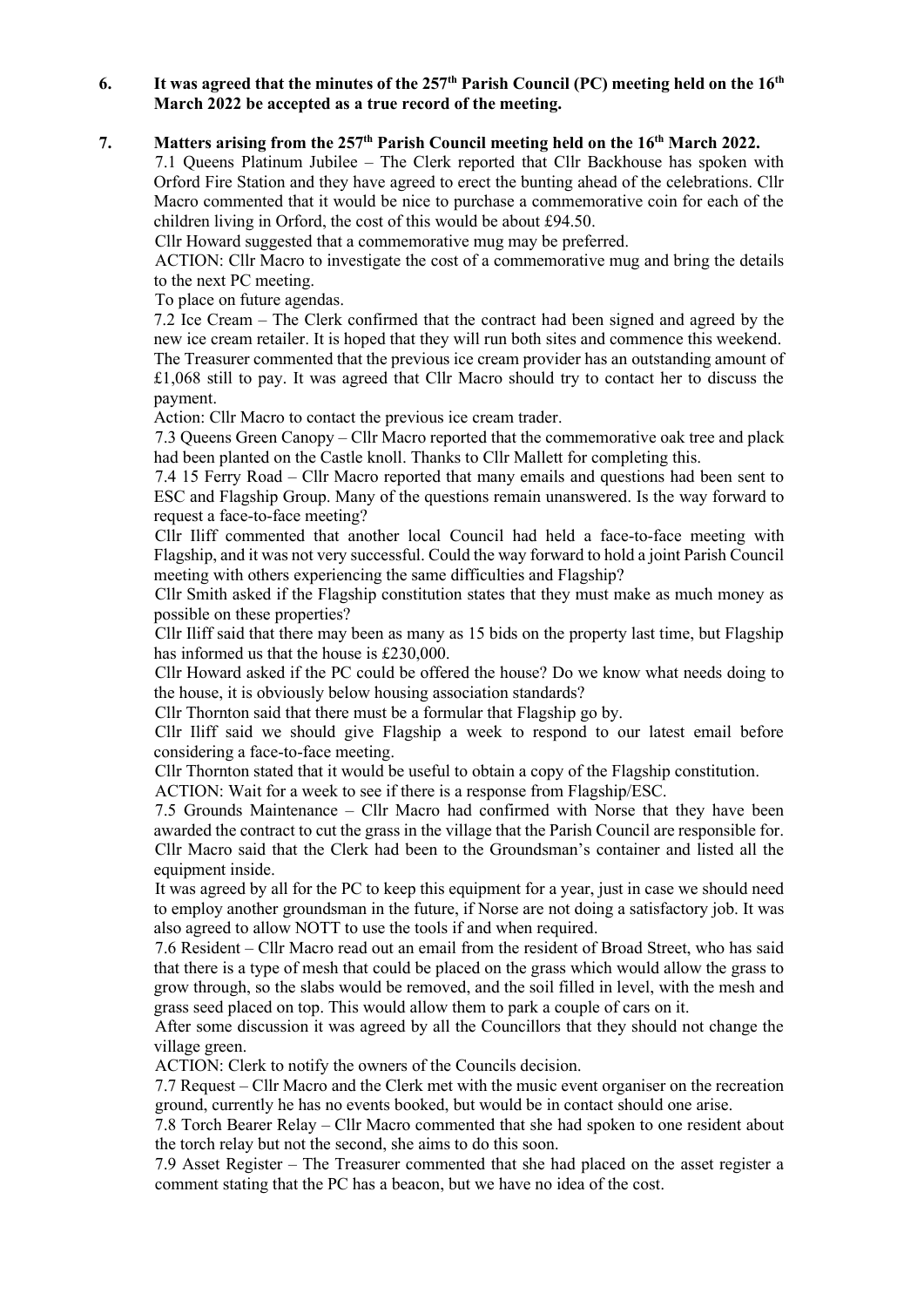Cllr Macro said that she had spoken with a local engineer who could source a new metal pole for the beacon at a cost of £1,905.

ACTION: PC to apply to the village fund for the money for the beacon pole.

# **8. Contributions by members of the public.**

None

### **9. Finance**

9.1 Authorisation for payment sheet – There is one payment to authorise – SALC (Annual subscription) - £340.33, total £340.33. Also, the staff wages of £971.21. The payments were agreed by all.

9.2 Year-end accounts – The Treasurer explained that the end of year accounts show a deficit of £3,000 but this is because some funding for the climbing dome was paid in the previous financial year. The PC has over-spent by £500 as there was a repair done on the wet pour surface of the play area.

9.3 AGAR form section  $1&2$  – The Treasurer reported the figures on section 2 of the AGAR were correct and agreed with the end of year bank statements. The Clerk read out all the questions on section 1 of the AGAR.

Both section 1 & 2 were agreed by all the Councillors.

# **10. Planning**

# **DC/22/0983/OUT – 4 Nightingale Piece, Orford, IP12 2NP**

Outline application (All matters reserved) – Proposed new self-contained, 2-bedroom eco dwelling on side garden 4 Nightingale Piece.

Cllr Addy said that he read the notes from the PC's previous objection to an application for this site. That application was refused, with comments made about the over development of the site. The current application is applying for a single storey with bedrooms in the loft space.

Cllr King said that this is an over-development and noticed that Highways had commented on this application with concerns about the parking.

Cllr Howard stated that the PC should object over the over development, highways issues and the congestion this will cause whilst under construction.

ACTION: Cllr Addy and the Clerk to draft a response to the ESC, using the comments mentioned above. Clerk to notify ESC of Councils decision.

### **DC/22/0885/FUL – West Quay Cottage, Quay Street, Orford, IP12 2NU**

Erection of a shed/workshop in rear garden

The PC had no objection to this proposal.

ACTION: Clerk to notify ESC of the Council's decision.

### **DC/22/1087/FUL – High Broom Cottage, Gedgrave Road, Gedgrave, IP12 2BX**

Demolition of existing 97sqm 3 bed bungalow and construction of a 327sqm 4 bed bungalow.

It was agreed by all to state that the PC has some concerns over this development, the views from the river and the river wall footpath will be affected, also this is an unspoilt area of the AONB.

ACTION: Clerk to notify ESC of the Council's decision.

### **DC/22/0564/FUL – Quay Lodge, Quay Street, Orford, IP12 2NU**

Enlarging first floor patio doors, replacement front door and new glass canopy.

The PC had no objection to this proposal.

ACTION: Clerk to notify ESC of the Council's decision.

### **Other notifications:**

### **11. Parish Council Business: -**

### **(1) Friends Garage Update**

Cllr Smith reported that the CIC had received documents from the developer, some of the CIC members have been poorly, but it is hoped that a meeting will take place on the  $20<sup>th</sup>$ April, with another meeting taking place on the  $29<sup>th</sup>$  April with the members of the PC, the